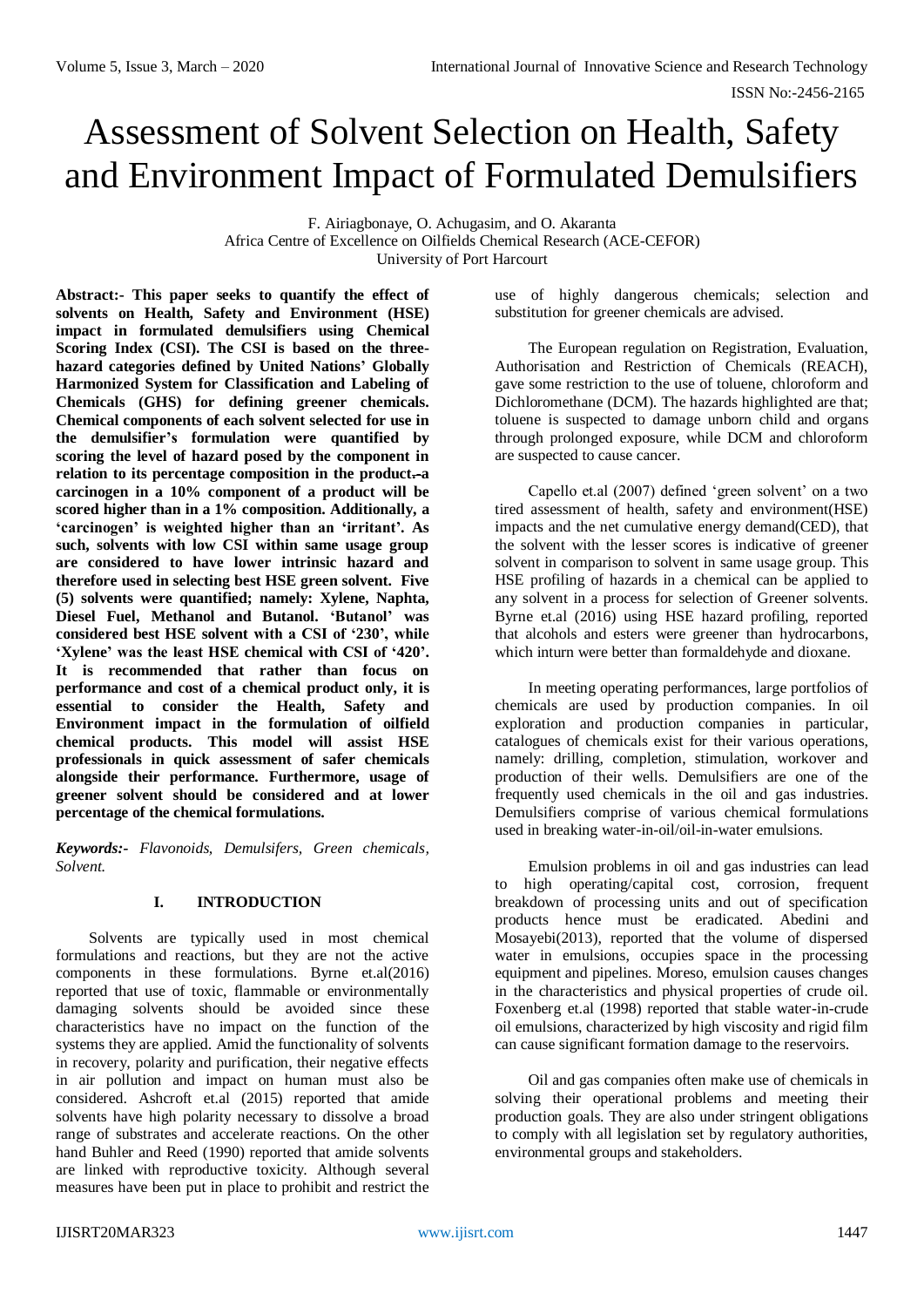Oil and Gas companies are mandated to manage all chemicals, products and by-products' hazards to As Low as Reasonably Practicable (ALARP). This means imbibing the culture of Product and Environmental Stewardship.

Verslycke et al (2014), reported that a broad spectrum of chemicals exhibit wide range of potential hazards to human health, physical safety and the environment (HSE). They further, explained that; performance and cost were historically the primary criteria for chemical selection. Sanders et al (2010) also reported that the primary criteria for chemical selection were cost and performance.

The entrance of the Convention for the Protection of the Marine Environment of the North-East Atlantic (OSPAR Convention) in 1990 added criteria for Environmental hazards in product development and selection.

In meeting five (5) of the Sustainable development goals of ; Good health and well-being, Clean water and sanitation, climate action, life below water and life on land, companies and professional have the responsibility of developing safer products by ensuring that HSE standards are prioritized in chemical selection processes. This would in a long run effectively reduce the inherent impacts of these chemicals, meet and exceed our production performances and make the earth conducive for all.

The HSE hazards can be quantified by scoring the various chemical components in each formulation using the three-hazard categories defined by United Nation's Globally Harmonized System for Classification and Labeling of Chemicals (GHS).

Knowing the HSE risks contributed by each chemical component will aid in improving the production and replacement of high HSE risk component with less HSE impacting chemical of same function or with a diluted one.

Sanders et al (2010), further reported the replacement of three (3) of Halliburton's chemical products through the knowledge of CSI with chemicals of lower HSE risks that performed just as good as the former. CSI rating of hazards helped Halliburton to replace chemicals produced in the 70s and 80s with better and safer chemicals in recent years.

It is worth noting that CSI scores must be equated with price and performance of the product in selecting the qualify candidate for the operation.

This paper documents quantification of HSE hazards in five(5) solvents used in demulsifiers formulation. The five(5) solvents comprise of three(3) hydrocarbons-one(1) aliphatic and two(2) aromatics and two(2) alcohols.

The GHS hazard categories and ratings gave the guidelines, while the chemical scoring index was chosen for scoring and ranking each hazard categories. The screening of the three major hazard categories(Physical, Health and Environmental) was carried out in all five(5) solvents. The best performing HSE/safe solvent would be selected based on overall lowest CSI score for all three(3) hazard categories. Thereafter, the best solvent for the operation will be selected from bottle test result-the product with the highest water dropout; low cost and low HSE impact.

#### **II. METHODOLOGY**

Five (5) different solvents for demulsifier formulations were analysed for their HSE impacts. Major hazards of interest were selected from the three (3) categories of hazards based on GHS (Physical, Health and Environmental). Tables 1.1, 1.2, and 1.3, gives the various categories of Environmental, Health and Physical Hazard criteria respectively in GHS.

The selected hazards of interest and levels were extracted from each chemical component's Safety Data Sheets (SDS). Thereafter a weighted score was assigned from the CSI to each hazard in relation to the percent availability of the chemical component in the measured demulsifier. Tables 2.1, 2.2 and 2.3 give the CSI weighted scores assigned to the health, physical and environmental hazard categories respectively in relation to the percent availability of the chemical component in the measured product.

CSI, assigned weighted scores to various hazards based on the categories, percent composition and level of harm for instance 'carcinogen' is weighted ten times higher than an irritant'.

A computation template is drawn as seen in table 3.0, this is to aid in accurate record of required information from the SDS and appropriately assign the correct score to each component in the products. The scores of each hazard category for all contributing components in a product are then summed up to achieve the CSI for each hazard category in the product.

To calculate the total CSI for HSE risk in a product, the computed values from the physical, environment and health CSIs for the product in question are then added together.

To then select the best demulsifier for the operation, the chemical performance and cost them comes into play amongst the less HSE risk product. To achieve this, 'bottle test' analysis was then carried out, by rating the percent water dropout by each demulsifier on treatment of emulsion from a known field with emulsion problem.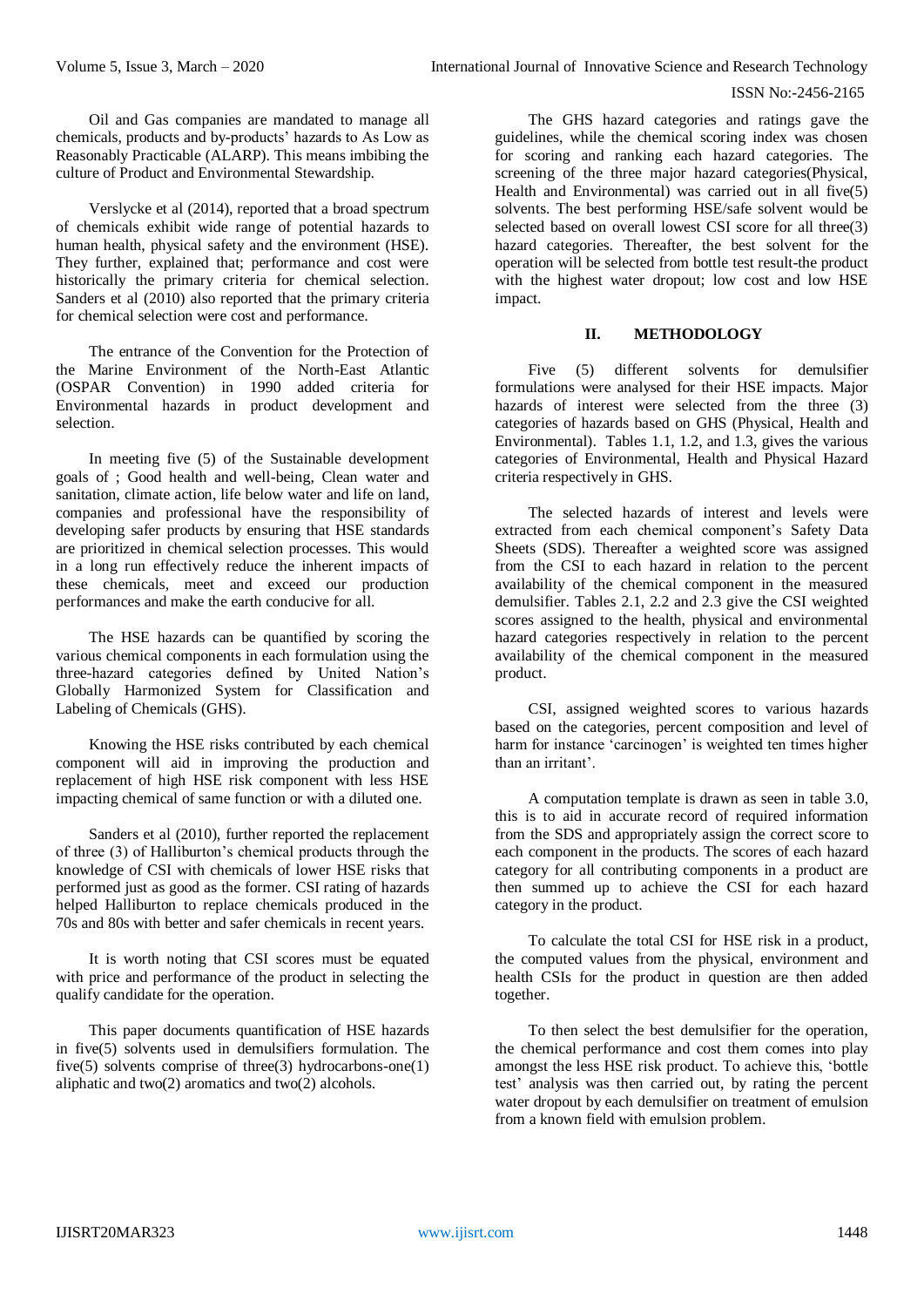| <b>Categories</b>                | <b>Category 1</b> | <b>Category 2</b>                  | <b>Category 3</b>                      |  |  |
|----------------------------------|-------------------|------------------------------------|----------------------------------------|--|--|
| <b>ACUTE AQUATIC TOXICITY</b>    |                   |                                    |                                        |  |  |
| 96hr LC50(for fish)              | $<$ 1 mg/l        | $>1$ but < $10$ mg/l               | >10 but $\leq 100$ mg/l                |  |  |
| 48hr EC50(Crustacea)             | $\leq$ 1 mg/l     | >1 but $\leq 10$ mg/l              | >10 but $\leq 100$ mg/l                |  |  |
| 72hror 96hr ErC50(for Algae or   |                   |                                    |                                        |  |  |
| <i>other aquatic plants)</i>     | $\leq$ 1 mg/l     |                                    | $>1$ but < 10mg/l $ >10$ but < 100mg/l |  |  |
| <b>CHRONIC AQUATIC TOXICITY</b>  |                   |                                    |                                        |  |  |
| Chronic NOEC or $EC_{X}$ (for    |                   |                                    |                                        |  |  |
| fish)                            | $< 0.1$ mg/l      | $\leq$ 1 mg/l                      | Not Applicable                         |  |  |
| Chronic NOEC or $EC_{X}$ (for    |                   |                                    |                                        |  |  |
| Crustacea)                       | $\leq 0.1$ mg/l   | $\leq$ 1 mg/l                      | Not Applicable                         |  |  |
| Chronic NOEC or $ECx$ (for       |                   |                                    |                                        |  |  |
| Algae or other aquatic plants)   | $\leq$ 0. 1mg/l   | $\leq$ 1 mg/l                      | Not Applicable                         |  |  |
| <b>OZONE DEPLETION</b>           | $> 0.1$ mg/l      |                                    | Not Applicable                         |  |  |
| <b>Bioaccumulation Potential</b> |                   | BCF>500 or if absent $log Kow > 4$ |                                        |  |  |
| <b>Rapid Degradability</b>       |                   | $>70\%$ in 28 days                 |                                        |  |  |

*Table 1.1 GHS Basic Environmental Hazard Criteria*

# **Table 1.2 GHS Health Hazard Criteria**

| <b>Categories</b>                  |               | <b>Category 1</b> | <b>Category 2</b> | <b>Category 3</b> | <b>Category 4</b> |
|------------------------------------|---------------|-------------------|-------------------|-------------------|-------------------|
|                                    | <b>CAT 1A</b> | CAT1B             | CAT <sub>2</sub>  | <b>NOT</b>        | <b>NOT</b>        |
| CARCINOGENICITY (> 0.1%)           | (Known)       | (Presumed)        | (Suspected)       | <b>APPLICABLE</b> | <b>APPLICABLE</b> |
| <b>ACUTE TOXICITY</b>              |               |                   |                   |                   |                   |
| <b>ACUTE ORAL TOXICITY (mg/kg)</b> |               |                   |                   |                   |                   |
| body weight)                       |               | 5                 | 50                | 300               | 2000              |
| <b>ACUTE DERMAL TOXICITY</b>       |               |                   |                   |                   |                   |
| $\log$ kg body weight)             |               | 50                | 200               | 1000              | 2000              |
| <b>ACUTE INHALATION</b>            |               |                   |                   |                   |                   |
| TOXICITY (Gases(ppmV)              |               | 100               | 500               | 2500              | 20000             |
| <b>ACUTE INHALATION</b>            |               |                   |                   |                   |                   |
| TOXICITY (Vapours(mg/l)            |               | 0.5               | 2.0               | 10                | 20                |
| <b>ACUTE INHALATION</b>            |               |                   |                   |                   |                   |
| TOXICITY (Dust and Mists(mg/l)     |               | 0.05              | 0.5               | 1.0               | 5                 |
|                                    |               |                   |                   |                   | <b>NOT</b>        |
| CORROSIVITY (IRRITANT)             |               | $> 5\%$           | $> 1\%$ but < 5%  | $>10\%$           | <b>APPLICABLE</b> |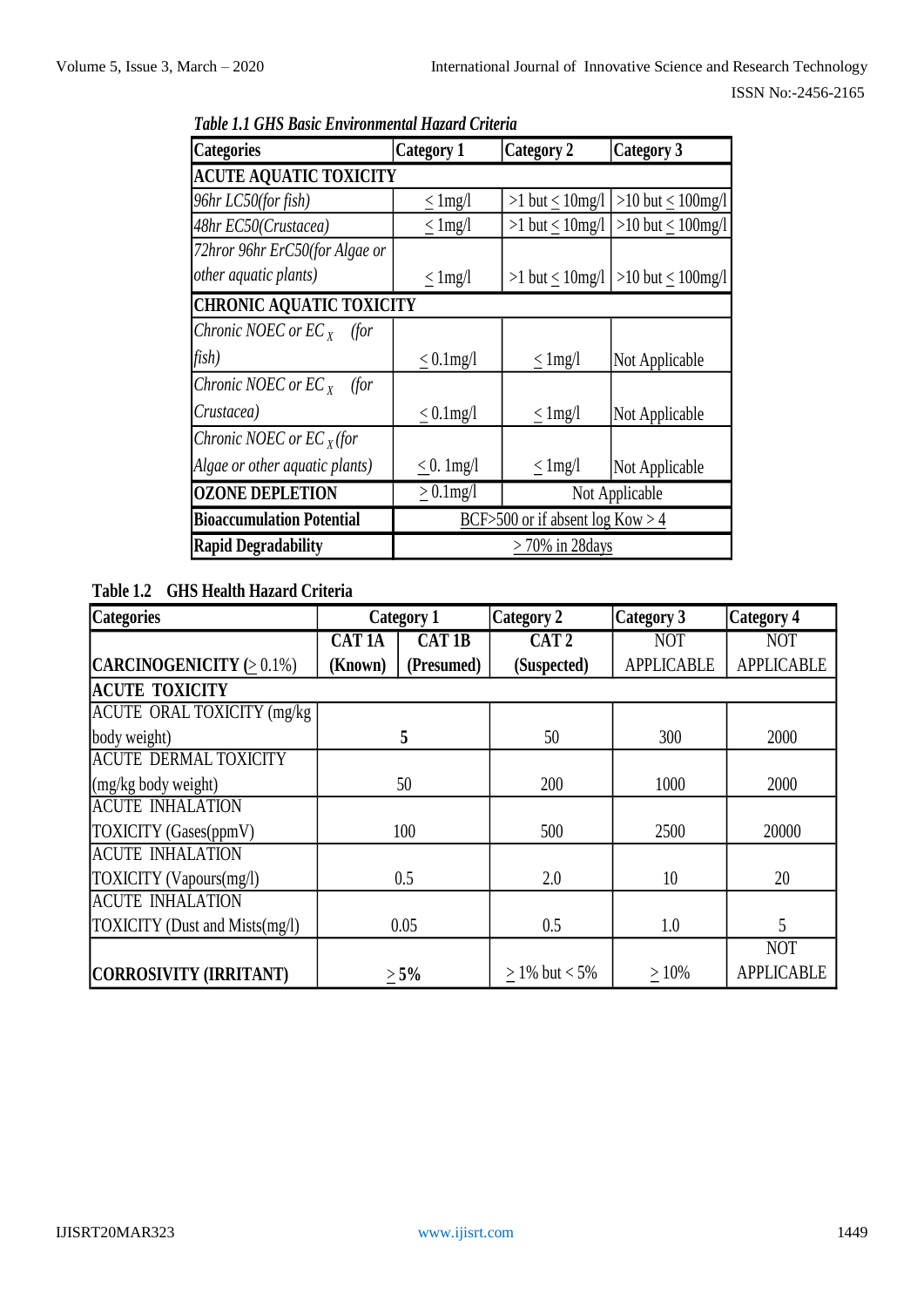# **Table 1.3 GHS Physical Hazard Criteria**

| <b>Categories</b>                | <b>Category 1</b>                           | <b>Category 2</b>                   | Category 3                                            | <b>Category 4</b>                      |            |
|----------------------------------|---------------------------------------------|-------------------------------------|-------------------------------------------------------|----------------------------------------|------------|
| <b>EXPLOSIVE</b>                 | Division 1.1                                | Division 1.2                        | Division 1.3                                          | Division 1.4 Division 1.5 Division 1.6 |            |
|                                  |                                             | Have a flammable                    |                                                       |                                        |            |
| FLAMMABLE GAS(at $20^0$ C        | Ignites in $\leq$ 13%                       | range with air                      |                                                       |                                        |            |
| and 101.3kPa)                    | mixture with air                            | mixture                             |                                                       | Not Applicable                         |            |
| <b>FLAMMABLE LIQUID (flash</b>   | $<$ 23 <sup>0</sup> C; Initial B.pt $<$     | $<$ 23 <sup>0</sup> C; Initial B.pt |                                                       |                                        | <b>Not</b> |
| point)                           | $35^0C$                                     | $>35^0C$                            | $\geq$ 23 <sup>0</sup> C and $\leq$ 60 <sup>0</sup> C | $> 60^0C$ and $< 93^0C$                | Applicable |
|                                  |                                             | Wetted zone stops                   |                                                       |                                        |            |
|                                  | Wetted zone does not fire at least 4mins    |                                     |                                                       |                                        |            |
| <b>FLAMMABLE</b>                 | stop fire and Burning and Burning           |                                     |                                                       |                                        |            |
| <b>SOLID</b> (Burning rate test) | rate $>2.2$ mm/s                            | rate > 2.2mm/s                      |                                                       | Not Applicable                         |            |
|                                  |                                             | Mean pressure rise                  |                                                       |                                        |            |
|                                  |                                             | time of 1:1 mixture                 | Mean pressure rise                                    |                                        |            |
|                                  | Mean pressure rise <                        | by mass of 40%                      | time of 1:1 mixture                                   |                                        |            |
|                                  | 1:1 by mass of $50\%$                       | aqueous sodium                      | by mass of 40%                                        |                                        |            |
|                                  | perchoric acid and                          | chlorate and                        | aqueous nitric acid                                   |                                        |            |
| <b>OXIDIZING LIQUID</b>          | cellulose                                   | cellulose                           | and cellulose                                         | Not Applicable                         |            |
| <b>SELF-REACTIVE</b>             |                                             |                                     |                                                       |                                        |            |
| <b>SUBSTANCE</b>                 | Type A                                      | Type B                              | Type C& D                                             | Type E & F                             | Type G     |
|                                  |                                             | -VE test on 25mm                    |                                                       |                                        |            |
|                                  |                                             | but $+VE$ on 100mm                  |                                                       |                                        |            |
| <b>SELF-HEATING</b>              |                                             | sample cube at                      |                                                       |                                        |            |
| <b>SUBSTANCE</b>                 | +VE test on $25$ mm sa $140^0$ C            |                                     |                                                       | Not Applicable                         |            |
|                                  | Reacts vigorously                           | Reacts readily and                  | Reacts slowly and                                     |                                        |            |
|                                  | and gas evolution                           | maximum gas                         | maximum gas                                           |                                        |            |
| <b>EMIT FLAMMABLE GASES</b>      | rate of $\geq$ 10litres/kg                  | evolution rate of                   | evolution rate of                                     |                                        |            |
| <b>IN CONTACT WITH</b>           | of substance over any $\geq$ 201itres/kg of |                                     | $\geq$ 1 litres/kg of                                 |                                        |            |
| <b>WATER</b>                     | 1 <sub>min</sub>                            | substance per hour                  | substance per hour                                    | Not Applicable                         |            |

### **Table 2.1 CSI WEIGHTED SCORES FOR HEALTH HAZARDS**

|                                                       | Maximum CSI >0%-0.0990.1%-0.9% 1%-4.9% 5%-9.9% 10%-29.9% 30%-59.9% |                 |     |     |                 |                            |               | $160\% - 100\%$ |
|-------------------------------------------------------|--------------------------------------------------------------------|-----------------|-----|-----|-----------------|----------------------------|---------------|-----------------|
| <b>Hazard Categories\ Percent Component Available</b> | <b>Scores</b>                                                      |                 |     |     |                 | <b>CSI WEIGHTED SCORES</b> |               |                 |
|                                                       |                                                                    |                 |     |     |                 |                            | do not        | do not          |
| <b>NO DATA AVAILABLE</b>                              | 100                                                                | 10              | 25  | 50  | 75              |                            | 100 levaluate | evaluate        |
| <b>CARCINOGENICITY CAT.1</b>                          | 100                                                                | 25              | 100 | 100 | 100             | 100 <sup>I</sup>           | 100           | <b>100</b>      |
| CARCINOGENICITY CAT.2                                 | 75                                                                 | 10              | 75  | 75  | 75              | 75                         | 75            | 75              |
| ACUTE TOXICITY CAT.1                                  | 100                                                                | 10              | 25  | 50  | 75              | 75                         | 100           | 100             |
| <b>ACUTE TOXICITY CAT.2</b>                           | 75                                                                 |                 | 10  | 25  | 50              | 50                         | 75            | 75              |
| <b>ACUTE TOXICITY CAT.3</b>                           | 50                                                                 |                 |     |     | 10 <sup>1</sup> | 25                         | 50            | 50              |
| <b>ACUTE TOXICITY CAT.4</b>                           | 10                                                                 |                 |     |     |                 |                            | 10            | 10              |
| <b>MUTAGENICITY</b>                                   | 50                                                                 | 10 <sup>1</sup> | 25  | 25  | 50              | 50                         | 50            | 50              |
| <b>REPRODUCTIVE TOXICITY</b>                          | 50                                                                 | 10              | 25  | 40  | 50              | 50                         | 50            | 50              |
| IACUTE TARGET ORGAN TOXITY                            | 50                                                                 |                 |     | 10  | 25              | 25                         | 50            | 50              |
| ICHRONIC TARGET ORGAN TOXITY                          | 50                                                                 |                 |     | 10  | 25              | 25                         | 50            | 50              |
| <b>SENSITIZERS</b>                                    | 25                                                                 |                 | 10  | 25  | 25              | 25                         | 25            | 25              |
| CORROSIVITY CAT.1                                     | 25                                                                 |                 |     |     |                 | 10                         | 25            | 25              |
| CORROSIVITY CAT.2(IRRITANT)                           | 10                                                                 |                 |     |     |                 |                            | 10            | 10              |
| <b>ASPIRATION HAZARD</b>                              | 10                                                                 |                 |     |     |                 |                            | 10            | 10              |
| <b>NO HAZARD</b>                                      |                                                                    |                 |     |     |                 |                            |               | $\overline{0}$  |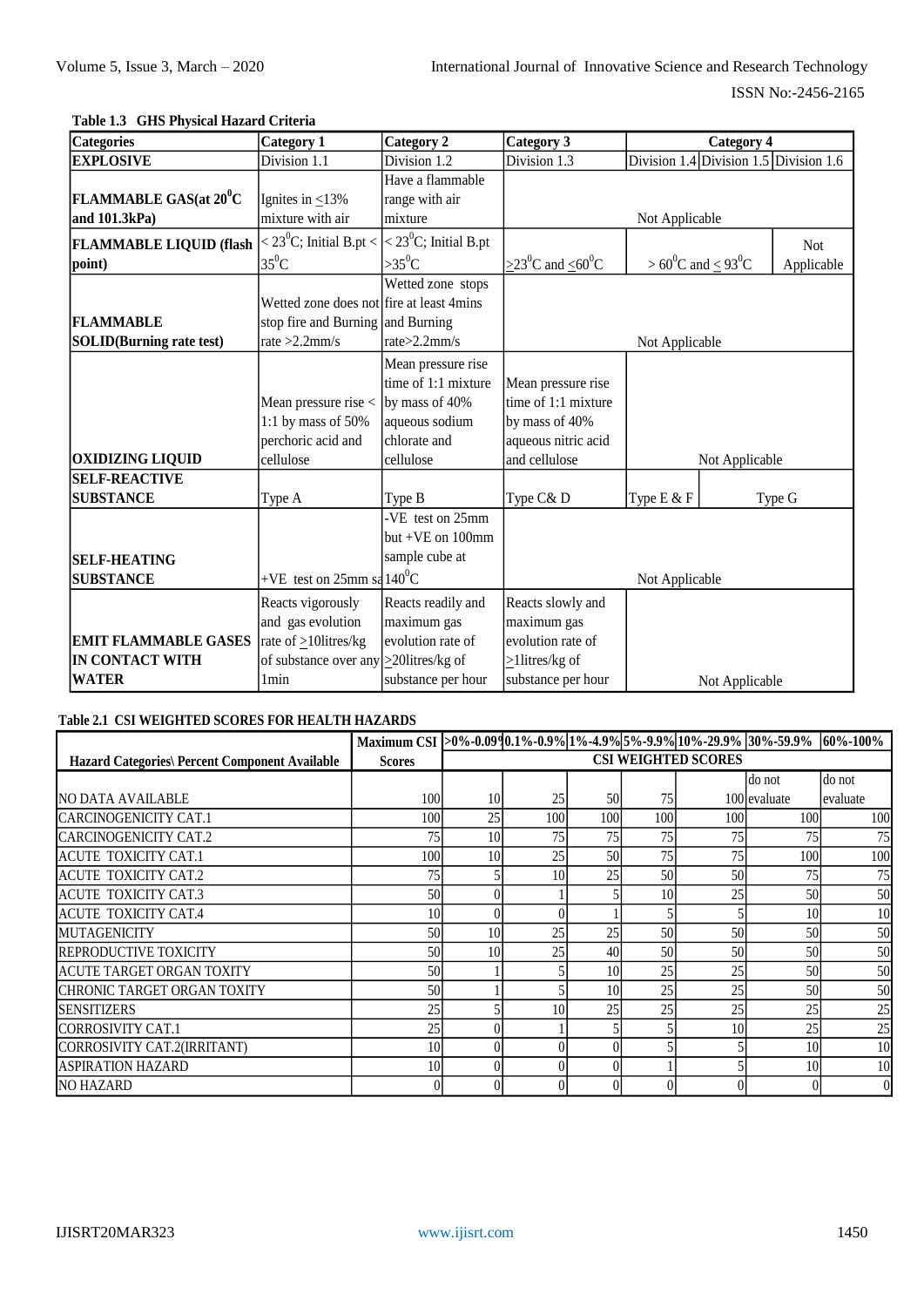# **Table 2.2 CSI WEIGHTED SCORES FOR PHYSICAL HAZARDS**

| <b>Hazard Categories\ Percent</b> | Maximum CSI > 0%-0.09% |    | $0.1\% - 0.9\%$ | $1\% - 4.9\%$ | 5%-9.9%                    | 10%-29.9% | 30\%-59.9\% 60\%-100\% |          |
|-----------------------------------|------------------------|----|-----------------|---------------|----------------------------|-----------|------------------------|----------|
| <b>Component Available</b>        | <b>Scores</b>          |    |                 |               | <b>CSI WEIGHTED SCORES</b> |           |                        |          |
|                                   |                        |    |                 |               |                            |           | Do not                 | Do not   |
| NO DATA AVAILABLE                 | 50                     |    |                 | 10            | 25                         |           | 50 Evaluate            | Evaluate |
| <b>EXPLOSIVE</b>                  | 100                    | 25 | 75              | 100           | 100                        | 100       | 100                    | 100      |
| <b>ORGANIC PEROXIDE</b>           | 100                    |    | 10              | 75            | 75                         | 100       | 100                    | 100      |
| <b>FLAMMABLE GAS</b>              | 75                     |    | 10              | 25            | 50                         | 75        | 75                     | 75       |
| FLAMMABLE LIQUID CAT.1            | 75                     |    |                 | 10            | 25                         | 50        | 75                     | 75       |
| FLAMMABLE LIQUID CAT.2            | 50 <sup>1</sup>        |    |                 |               | 10                         | 25        | 50                     | 50       |
| FLAMMABLE LIQUID CAT.3            | 25                     |    |                 |               |                            | 10        | 25                     | 25       |
| FLAMMABLE LIQUID CAT.4            | 10 <sup>1</sup>        |    |                 |               |                            |           | 10                     | 10       |
| <b>FLAMMABLE SOLID</b>            | 75                     |    |                 | 50            | 75                         | 75        | 75                     | 75       |
| <b>OXIDIZING GAS</b>              | 75                     |    | 10              | 25            | 50                         | 75        | 75                     | 75       |
| <b>OXIDIZING SOLID</b>            | 75                     |    |                 | 50            | 50                         | 50        | 75                     | 75       |
| <b>PYROTECHNIC</b>                | 75                     |    | 10              | 25            | 50                         | 75        | 75                     | 75       |
| PYROPHORIC(LIQUIDS AND SOLID      | 75                     |    |                 | 10            | 25                         | 50        | 75                     | 75       |
| <b>OXIDIZING LIQUID</b>           | 50 <sup>1</sup>        |    |                 |               | 10                         | 25        | 50                     | 50       |
| <b>SELF-REACTIVE SUBSTANCE</b>    | 50                     |    |                 |               | 10                         | 25        | 50                     | 50       |
| <b>IGASES UNDER PRESSURE</b>      | 25                     |    |                 | 25            | 25                         | 25        | 25                     | 25       |
| <b>ISELF-HEATING SUBSTANCE</b>    | 10 <sup>1</sup>        |    |                 |               |                            |           | 10                     | 10       |
| EMIT FLAMMABLE GASES IN           |                        |    |                 |               |                            |           |                        |          |
| ICONTACT WITH WATER               | 10                     |    |                 |               |                            |           | 10                     | 10       |
| <b>CORROSIVE TO METALS</b>        |                        |    |                 |               |                            |           |                        |          |
| <b>NO HAZARD</b>                  |                        |    |                 |               |                            |           |                        |          |

#### **Table 2.3 CSI WEIGHTED SCORES FOR ENVIRONMENTAL HAZARDS**

| <b>Hazard Categories\ Percent</b>  | Maximum CSI > 0%-0.09% |                 | $0.1\% - 0.9\%$ | $1\% - 4.9\%$ | 5%-9.9%                    | 10%-29.9%      | 30%-59.9%    | 60%-100%       |
|------------------------------------|------------------------|-----------------|-----------------|---------------|----------------------------|----------------|--------------|----------------|
| <b>Component Available</b>         | <b>Scores</b>          |                 |                 |               | <b>CSI WEIGHTED SCORES</b> |                |              |                |
| <b>Hazard Categories</b>           |                        | $>0\% - 0.09\%$ | $0.1\% - 0.9\%$ | $1\% - 4.9\%$ | 5%-9.9%                    | 10%-29.9%      | 30%-59.9%    | 60%-100%       |
|                                    |                        |                 |                 |               |                            |                | Do not       | Do not         |
| <b>NO DATA AVAILABLE</b>           | 100                    | 10              | 25              | 50            | 75                         |                | 100 Evaluate | Evaluate       |
| <b>ACUTE AQUATIC TOXICITY</b>      |                        |                 |                 |               |                            |                |              |                |
| CAT.1                              | 100                    |                 |                 | 10            | 25                         | 50             | 75           | 100            |
| <b>ACUTE AQUATIC TOXICITY</b>      |                        |                 |                 |               |                            |                |              |                |
| CAT.2                              | 75                     |                 |                 |               | 10                         | 25             | 50           | 75             |
| <b>ACUTE AQUATIC TOXICITY</b>      |                        |                 |                 |               |                            |                |              |                |
| CAT.3                              | 50                     |                 |                 |               |                            | 10             | 25           | 50             |
| <b>OZONE DEPLETION</b>             | 50                     |                 | 10              | 50            | 50                         | 50             | 50           | 50             |
| <b>VOLATILE ORGANIC</b>            |                        |                 |                 |               |                            |                |              |                |
| <b>COMPOUNDS</b>                   | 50                     |                 | 10              | 50            | 50                         | 50             | 50           | 50             |
| <b>HAZARDOUS AIR</b>               |                        |                 |                 |               |                            |                |              |                |
| <b>POLLUTANTS</b>                  | 50                     |                 |                 | 10            | 25                         | 40             | 50           | 50             |
| <b>HAZARDOUS WATER</b>             |                        |                 |                 |               |                            |                |              |                |
| <b>POLLUTANTS</b>                  | 50                     |                 |                 | 10            | 25                         | 40             | 50           | 50             |
| <b>BIODEGRADATION</b> - Persistent | 50                     |                 | 10 <sup>1</sup> | 50            | 50                         | 50             | 50           | 50             |
| <b>BIODEGRADATION-</b> Inherent    | 10 <sup>1</sup>        |                 | 10 <sup>1</sup> | 10            | 10                         | 10             | 10           | 10             |
| <b>BIOACCUMULATION</b>             | 50                     |                 | 10 <sup>1</sup> | 50            | 50                         | 50             | 50           | 50             |
| <b>ENDOCRINE DISRUPTORS</b>        | 50                     | 10              | 25              | 50            | 50                         | 50             | 50           | 50             |
| <b>NO HAZARD</b>                   | $\Omega$               |                 | $\Omega$        |               |                            | $\overline{0}$ | 0            | $\overline{0}$ |

 $O-H$  $H<sub>1</sub>$ 









 $H_1$  $H$ н

Methanol Butanol Diesel Fuel Naptha Xylene Fig 1:- Chemical Structures of Solvents used in Demulsifier Formulation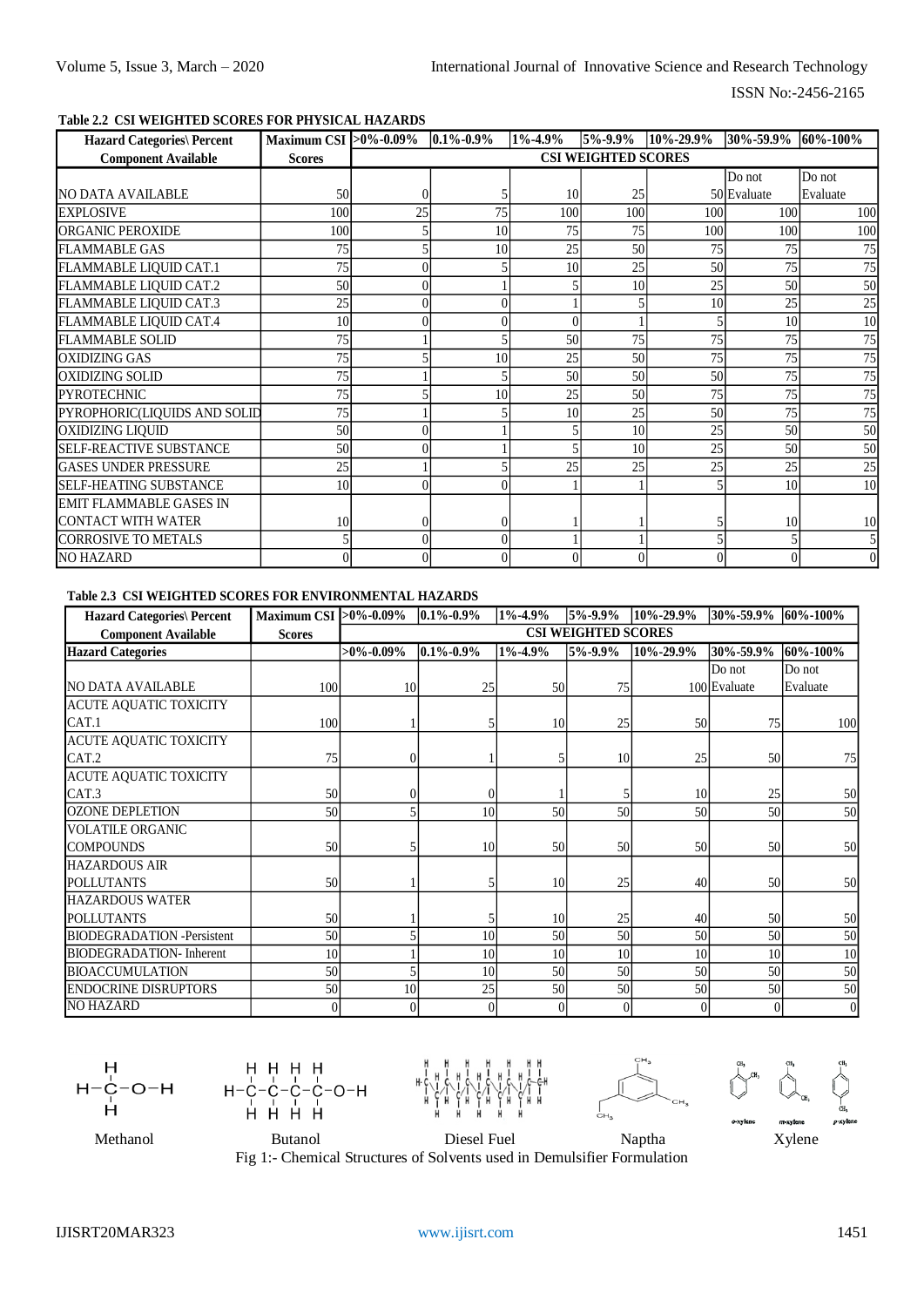### **III. RESULTS AND DISCUSSION**

The quantified hazard scores of the five (5) solvents are shown in Tables 3.1, 3.2, 3.3, 3.4 and figures 2, 3, 4, and 5. Table 3.0 is a sample of the computation table, showing the hazard categories and how the various scores for each solvent were reached. Fig. 5 also shows how each hazard categories contributed to the total HSE hazards CIS for each product-the major scores is observed to be on health risks.

HSE risks from 'butanol' solvent was calculated as having lowest HSE impact with a total CSI score of '230', while 'xylene' solvent was calculated as having the highest HSE impact with total CSI score of '470' as shown in table 3.1, figs.2 and 6. The obtained values showed that scores increased from solvents with alcohol structure (Butanol and Methanol) through the aliphatic group (Diesel fuel) to the solvents with benzene structure (Naptha and Xylene). Fig. 1 displays the chemical structures of the solvents under review. This finding corroborates Byrne et.al (2016) findings that alcohols are greener than hydrocarbons.

The reviews of the individual hazard categories contributing to the total HSE risk CSI, played out in a different trend as shown in tables 3.1- 3.4 and figs  $2 - 6$ . The product with least total HSE CSI score was not necessarily the least in all the individual hazard categories. The exception of health hazard scores-which was the defining HSE risks, it maintained same position with the total scores.

As shown on table 3.2, in environmental risks, the alcohol solvents were seen to have a zero score, this is adduced to their ability to readily biodegrade, miscible and low melting point. This also agrees with Agarwal (2006) and Surisetty et.al (2011) who proposed butanol as an alternative fuel because they are environmentally friendly. Next to the alcohol was the diesel fuel with CSI of '75'.

The fact remains that one of the limiting factor in CSI computation is insufficient data in the SDS. This limitation could affect the HSE risk computation; hence high values would be slammed on those components as prescribed by CSI guideline.

In same line of reasoning, in table3.4 and fig 5, comparison of the physical hazards CSI scores, naphtha solvent which ranked fifth(5<sup>th</sup>) in overall HSE impact was observed to be the best on physical hazards with a CSI score of '10'. Butanol followed with a CSI score of '25', while methanol had a CSI of'50' because of its high flammability. The major hazard considered in the physical hazard category was flammability because of its high relativity to risk of fire.

On comparison of health hazard scores in Table 3.3 and Fig.3, health hazards being the highest contributory hazard to the overall CSI score. A trend was observed that the health risk increased from solvent with alcohol structure to benzene structure.

It is worth noting that butanol though with longer hydrocarbon chain was calculated greener than methanol. Patocka and Kuca(2012) reported that, methanol is rapidly absorbed from gastric mucosa, and achieves a maximal concentration 30-90 minutes after ingestion'. This can be adduced to the physicochemical properties of both alcohols. Methanol being more readily soluble than butanol will cause quicker damage.

Table 5.0 shows the commulative effect of a solvent in a demulsifier. Demulsifier A and B are same modifying chemicals but dissolved in xylene and butanol respectively. Demulsifier A gave a CSI of '987', while Demulsifier B had a CSI of '647'. This is about 35% off the HSE risks posed by using xylene as a solvent

In considering the best solvent for operational with less HSE risks and excellent performance, demulsification bottle test was carried out. Fig.7 and 8 displayed the effectiveness of each demulsifiers in water seperation from the emulsion at room temperature and  $60^{\circ}$ C the average operating condition of a separator in the oilfield respectively. The result showed butanol to be better solvent for Modified Flavonoid demulsifier . In aggregate butanol is best performing in HSE and effective in demulsification of water in crude oil emulsion.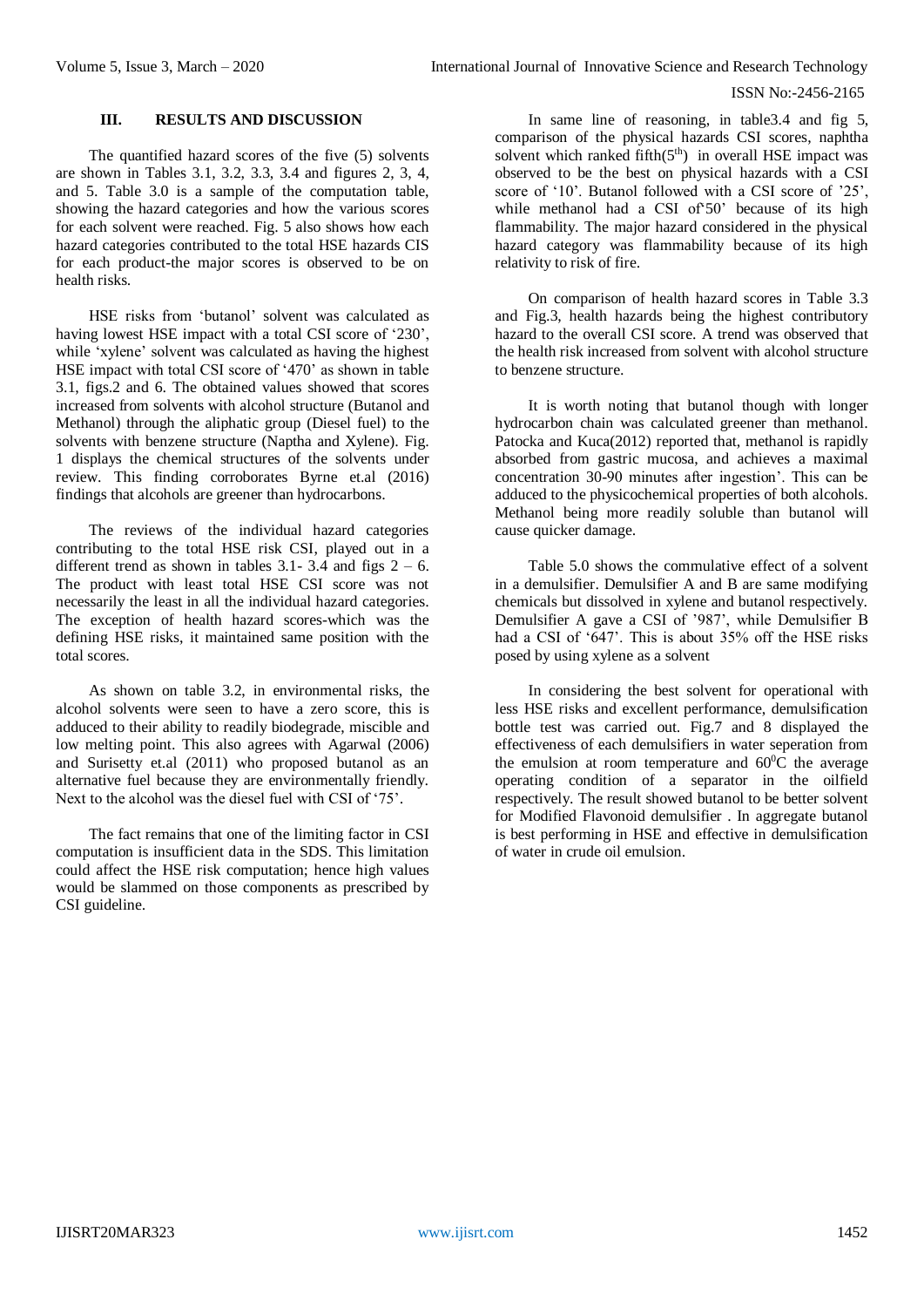#### Table 3.0 Computation of HSE Hazards and Weighted Scores

| <b>PRODUCT</b>                       |                  | <b>XYLENE</b>    |     |                      |     |                  |                 |               |     |                             |                |
|--------------------------------------|------------------|------------------|-----|----------------------|-----|------------------|-----------------|---------------|-----|-----------------------------|----------------|
| <b>COMPONENTS</b>                    | <b>XYLENE</b>    | ETHYLBENZENE     |     | Fuels, diesel;       |     |                  | Solvent Naphtha | METHANOL      |     |                             | N-BUTANOL      |
| CAS NO.                              | 1330-20-7        | 100-41-4         |     | 68334-30-5           |     | 64742-94-5       |                 | 67-56-1       |     | $71 - 36 - 3$               |                |
| CONCENTRATION%                       | > 90 < 100       | $> 25 - 30\%$    |     | $290 - 100$          |     | 60-100%          | 40-50%          |               |     | 30-40%                      |                |
| <b>IENVIRONMENTAL HAZARD</b>         |                  |                  |     |                      |     |                  |                 |               |     |                             |                |
| ACUTE / CHRONIC AQUATIC TOXICITICAT3 |                  |                  |     | <b>50 CAT.2</b>      |     | <b>75 CAT.2</b>  |                 | 75 28200mg/L  |     | 0 1840mg/l                  | $\overline{0}$ |
|                                      |                  |                  |     | Readily<br>biodegrad |     |                  |                 |               |     | 92%<br>Readily<br>degradabl |                |
| BIODEGRADATION-                      | <b>NO DATA</b>   |                  |     | 50 able              |     | <b>0</b> NO DATA |                 | 75 yes        |     | 0 <sub>l</sub>              | $\mathbf 0$    |
|                                      |                  |                  | 100 |                      | 75  |                  | 150             |               | 0   |                             | $\mathbf{0}$   |
| <b>HEALTH HAZARD</b>                 |                  |                  |     |                      |     |                  |                 |               |     |                             |                |
| <b>CARCINOGENICITY</b>               | CAT <sub>1</sub> | CAT <sub>1</sub> |     | 100 CAT. 2           |     | 75 yes 2         |                 | 75 NOT LISTED |     | 0 no present                | $\mathbf{0}$   |
| <b>ACUTE ORAL TOXICITY</b>           | CAT4             | CAT4             |     | 10 CAT.4>500         |     | 10 >70500mg      |                 | 10 CAT. 3     |     | <b>50 CAT.4</b>             | 10             |
| <b>ACUTE INHALATION TOXICITY</b>     | CAT4             | CAT4             |     | 10 11mg/l CA1        |     | 50 5100ppm 0     |                 | 50 CAT. 3     |     | <b>50 CAT.4</b>             | 10             |
| <b>ACUTE DERMAL TOXICITY</b>         | CAT <sub>2</sub> | CAT2             |     | <b>75 CAT 2</b>      |     | 75 > 2000 mg/k   |                 | 10 CAT. 3     |     | <b>50 CAT.4</b>             | 10             |
| ACUTE EYE TOXICITY                   | CAT.2            | CAT.2            |     | <b>75 CAT 4</b>      |     | <b>10 CAT 4</b>  |                 | 10 CAT. 4     |     | 10 CAT.2                    | 75             |
| ACUTE/CHRONIC TARGET ORGAN TICAT.2   |                  | CAT.3            |     | <b>50 CAT.2</b>      |     | <b>10 CAT 3</b>  |                 | 75 CAT. 1     |     | <b>50 CAT.2</b>             | 50             |
|                                      |                  |                  | 320 |                      | 230 |                  | 230             |               | 210 |                             | 155            |
|                                      |                  |                  |     |                      |     |                  |                 |               |     |                             |                |
| <b>IPHYSICAL HAZARD</b>              |                  |                  |     |                      |     |                  |                 |               |     |                             |                |
| <b>IFLAMMABLE LIQUID</b>             | CAT.3            | CAT <sub>2</sub> |     | <b>50 CAT.3</b>      |     | 25 CAT.4         |                 | 10 CAT.2      |     | <b>50 CAT.3</b>             | 25             |
|                                      |                  |                  | 50  |                      | 25  |                  | 10              |               | 50  |                             | 25             |
|                                      |                  |                  | 470 |                      | 330 |                  | 390             |               | 260 |                             | 180            |

# Table 3.1 TOTAL HSE HAZARDS SCORES

| <b>SAMPLE DESCRIPTION</b> | <b>CSI SCORE</b> | <b>POSITION</b> |
|---------------------------|------------------|-----------------|
| <b>XYLENE</b>             | 470              | 5TH             |
| <b>DIESEL FUEL</b>        | 330              | 3RD             |
| <b>NAPHTA</b>             | 390              | 4TH             |
| <b>METHANOL</b>           | 260              | 2ND             |
| <b>BUTANOL</b>            | 230              | 1ST             |

# **Table 3.2 ENVIRONMENTAL HAZARDS' CSI SCORES**

| <b>SAMPLE DESCRIPTION</b> | <b>CSI SCORES</b> | <b>POSITION</b> |
|---------------------------|-------------------|-----------------|
| <b>XYLENE</b>             | 100               | 4TH             |
| <b>DIESEL FUEL</b>        | 75                | 3RD             |
| <b>NAPHTA</b>             | 150               | 5TH             |
| <b>METHANOL</b>           |                   | 1ST             |
| <b>BUTANOL</b>            |                   | 1ST             |

# Table 3.3 HEALTH HAZARDS' CSI SCORES

| <b>SAMPLE DESCRIPTION</b> | <b>CSI SCORES</b> | <b>POSITION</b> |
|---------------------------|-------------------|-----------------|
| <b>XYLENE</b>             | 320               | 5TH             |
| <b>DIESEL FUEL</b>        | 230               | 2ND             |
| <b>NAPHTA</b>             | 230               | 3RD             |
| <b>METHANOL</b>           | 210               | 2ND             |
| <b>BUTANOL</b>            | 155               | 1ST             |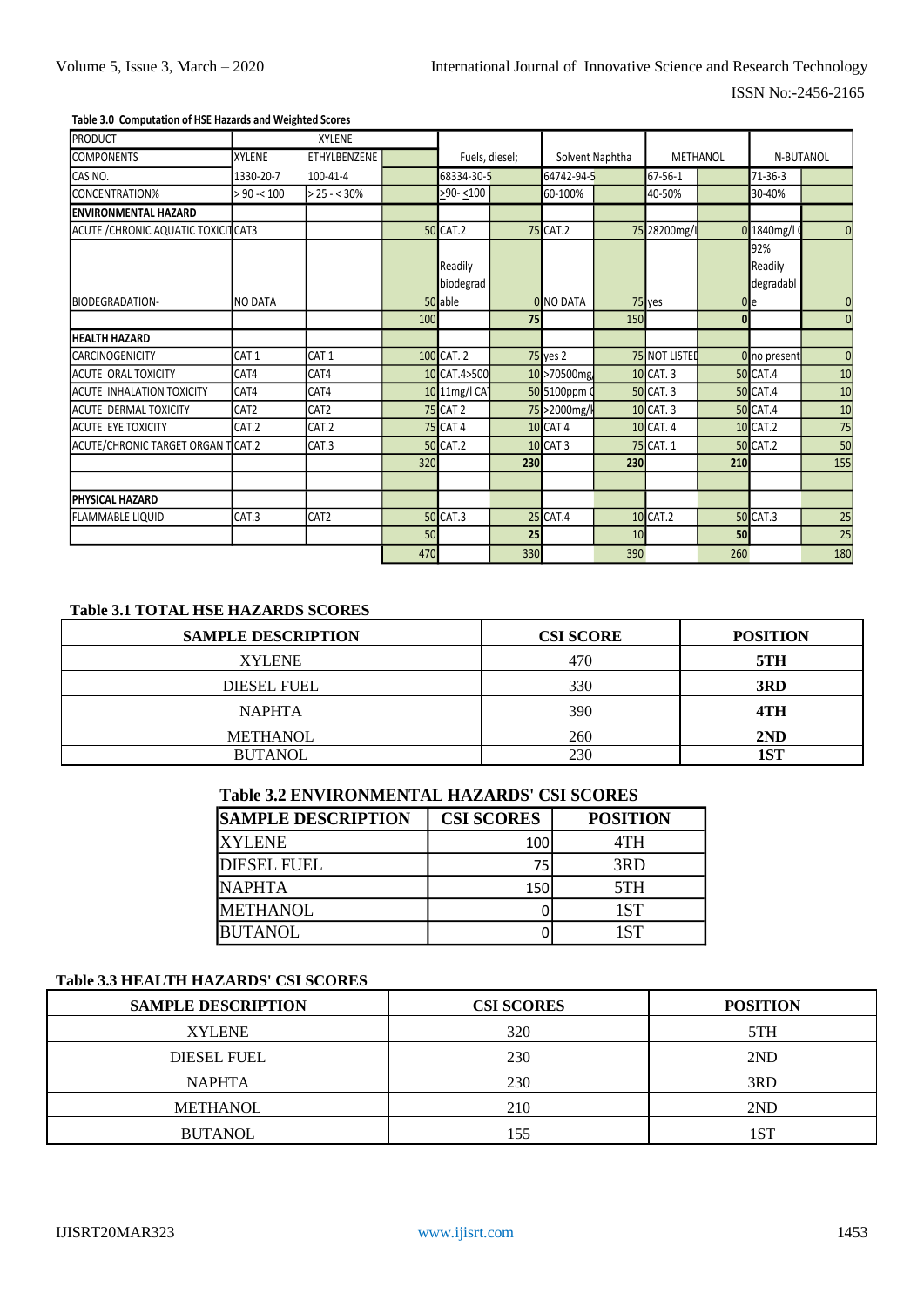| <b>SAMPLE</b>      |                   |                 |
|--------------------|-------------------|-----------------|
| <b>DESCRIPTION</b> | <b>CSI SCORES</b> | <b>POSITION</b> |
| <b>XYLENE</b>      | 50                | 4TH             |
| <b>DIESEL FUEL</b> | 25                | 2ND             |
| <b>NAPHTA</b>      | 10                | 1ST             |
| <b>METHANOL</b>    | 50                | 4TH             |
| <b>BUTANOL</b>     | 25                | 2ND             |

Table 3.4 PHYSICAL HAZARDS' CSI SCORES



Fig 2:- Comparison of Total CSI HSE Hazards score



Fig 3:- Comparison of Health Hazards' score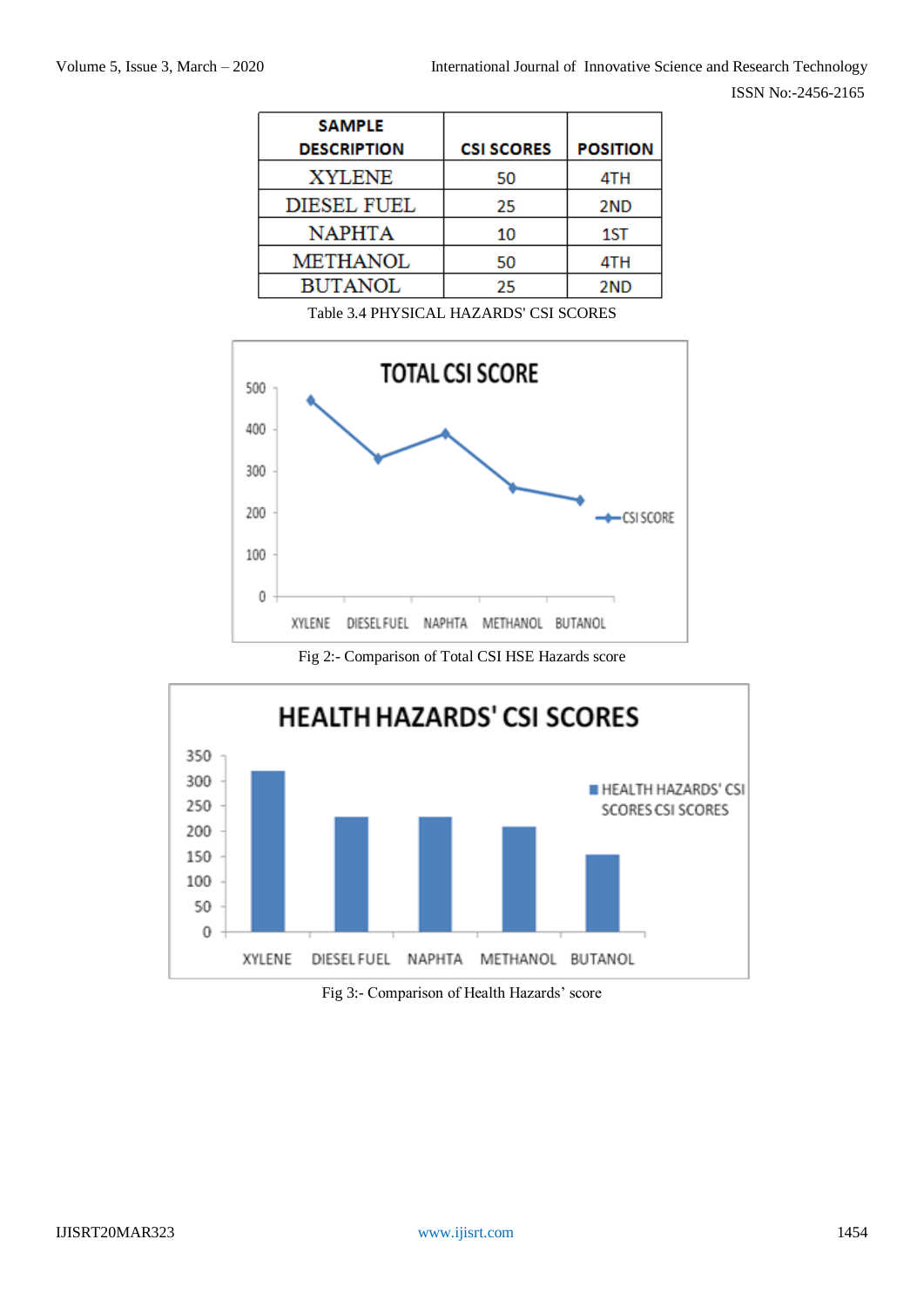

Fig 4:- Comparison of Environmental Hazards' score



Fig 5:- Comparison of Physical Hazards' score



Fig 6:- Hazard Categories' Contribution to Total CSI Scores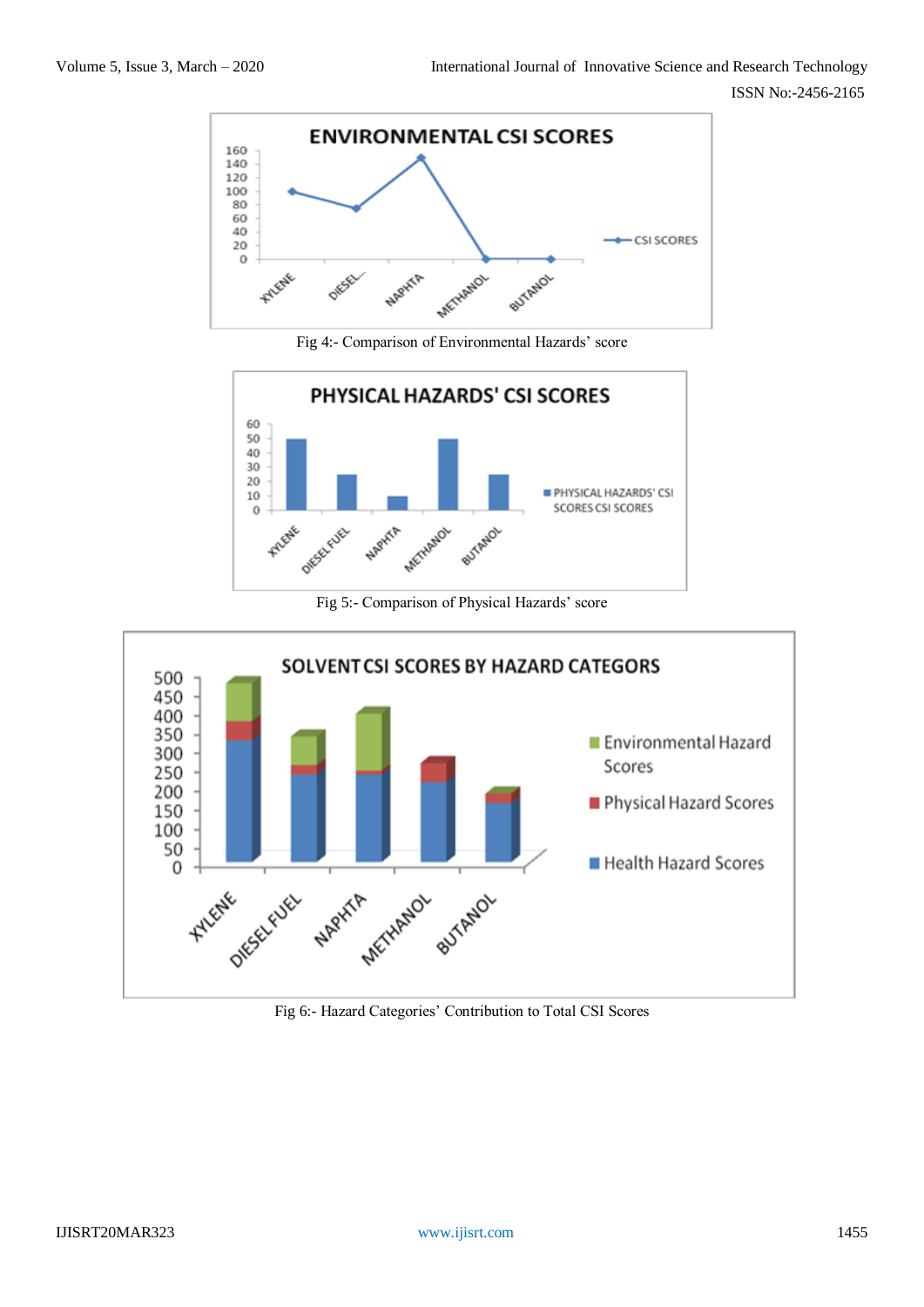

Fig 7:- Comparison of Demulsifiers Efficiency at Room Temperature



Fig 8:- Comparison of Demulsifiers Efficiency at 600C

| PRODUCT                                  |                                                    |    |                |            |                        | <b>DEMULSIFIER A</b> |                       |            |                               |                 |              | <b>DEMULSIFIER B</b>                   |    |                  |             |                                       |             |                       |             |                          |           |              |
|------------------------------------------|----------------------------------------------------|----|----------------|------------|------------------------|----------------------|-----------------------|------------|-------------------------------|-----------------|--------------|----------------------------------------|----|------------------|-------------|---------------------------------------|-------------|-----------------------|-------------|--------------------------|-----------|--------------|
| <b>COMPONENTS</b>                        | <b>XXX</b>                                         |    |                | <b>XXX</b> |                        | <b>XXX</b>           |                       | <b>XXX</b> | <b>XYLENE</b>                 |                 | <b>TOTAL</b> | <b>XXXX</b>                            |    |                  | <b>XXXX</b> |                                       | <b>XXXX</b> |                       | <b>XXXX</b> |                          | N-BUTANOL | <b>TOTAL</b> |
| CAS NO.                                  | 6151-25-3                                          |    | 98-01-1        |            | 16611-84-0             |                      | 141-43-5              |            | <b>XYLEN ETHYLBENZENE</b>     |                 |              | <b>XXX</b>                             |    | $98 - 01 - 1$    | 16611-84-0  |                                       |             | 141-43-5              |             | 71-36-3                  |           |              |
| CONCENTRATION%                           | 1%                                                 |    | 0.09%          |            | 1.40%                  |                      | 0.2%                  |            | 1330-7100-41-4                |                 |              | 1%                                     |    | 0.09%            |             | 1.40%                                 |             | 0.2%                  |             | 95-97%                   |           |              |
|                                          |                                                    |    |                |            |                        |                      |                       |            | $> 90 \times 25 - 30\%$       |                 |              |                                        |    |                  |             |                                       |             |                       |             |                          |           |              |
| <b>ENVIRONMENTAL HAZARD</b>              |                                                    |    |                |            |                        |                      |                       |            |                               | <b>CSI</b>      |              |                                        |    |                  |             |                                       |             |                       |             |                          |           |              |
| <b>ACUTE / CHRONIC AQUATIC</b>           |                                                    |    |                |            |                        |                      |                       |            |                               |                 |              |                                        |    |                  |             |                                       |             |                       |             | 1840m                    |           |              |
| <b>TOXICITY</b>                          | <b>NO DATA</b>                                     |    | 50 24MG/L      |            | O CAT 4                |                      | $1$ CAT. $3$          |            | O CAT3                        | <b>50</b>       |              | <b>101</b> NO DAT                      |    | 50 24MG/L        |             | 0 CAT 4                               |             | 1 CAT.3               |             | 0 <sub>g</sub> /l        | $\Omega$  | 51           |
|                                          | Readiliy<br>degrada<br>ble(1324<br>mg/mg<br>Oxygen |    |                |            |                        |                      |                       |            |                               |                 |              | Readili<br>degrad<br>able(13)<br>24mg/ |    |                  |             |                                       |             |                       |             | 92%<br>Readily<br>degrad |           |              |
| <b>BIODEGRADATION-</b>                   | ldemand                                            |    | 0 BOD 46       |            | <b>O</b> NO DAT        | 50                   |                       |            | <b>NO DATA</b>                | <b>50</b>       | 100 mg       |                                        |    | 0 BOD 46         |             | <b>O</b> NO DAT                       | 50          |                       |             | able                     | $\Omega$  | 50           |
|                                          |                                                    | 50 |                |            |                        |                      |                       |            |                               | 100             | 201          |                                        | 50 |                  |             |                                       |             |                       |             |                          | $\Omega$  | 101          |
| <b>HEALTH HAZARD</b>                     |                                                    |    |                |            |                        |                      |                       |            |                               |                 |              |                                        |    |                  |             |                                       |             |                       |             |                          |           |              |
| <b>CARCINOGENICITY</b>                   | <b>NO DATA</b>                                     |    | 50 CAT.2       |            | 10 NOT CL              |                      |                       |            | O CAT3 CAT                    | 100             |              | 160 NO DAT                             |    | 50 CAT.2         |             | 10 NOT CL                             |             |                       |             | no prese                 | $\Omega$  | 60           |
| <b>ACUTE ORAL TOXICITY</b>               | CAT3                                               |    | $5$ $CAT.2$    |            | 10 NO DAT              |                      | <b>50 CAT.4</b>       |            | O CAT4 CAT4                   | 10              |              | <b>165</b> CAT3                        |    | <b>5 CAT.2</b>   |             | 10 NO DAT                             |             | <b>50 CAT.4</b>       |             | O <sub>CAT.4</sub>       | 10        | 75           |
| ACUTE INHALATION TOXICIT                 | <b>ICAT4</b>                                       |    | CAT.3          |            | 1 NO DAT               |                      | <b>50 CAT.4</b>       |            | O CAT4 CAT4                   | 10 <sup>1</sup> |              | 62 CAT4                                |    | $1$ CAT.3        |             | 1 NO DAT                              |             | <b>50 CAT.4</b>       |             | O <sub>CAT.4</sub>       | 10        | 62           |
| ACUTE DERMAL TOXICITY                    | CAT4                                               |    | CAT.4          |            | <b>O</b> NO DAT        |                      | <b>50 CAT.4</b>       |            | O CAT2 CAT2                   | 75              |              | $61$ CAT4                              |    | $1$ CAT. $4$     |             | <b>O</b> NO DAT                       |             | <b>50 CAT.4</b>       |             | O <sub>CAT.4</sub>       | 10        | 61           |
| ACUTE EYE TOXICITY<br><b>CORROSIVITY</b> | CAT4<br>CAT4                                       |    | CAT.2<br>CAT.2 |            | 10 Categor<br>0 NO DAT |                      | 25 CAT.1<br>50 CAT.1B |            | 25 CAT.2 CAT.<br>1 CAT.2 CAT. | 75<br>50        |              | <b>136</b> CAT4<br><b>127</b> CAT4     |    | 1 CAT.2<br>CAT.2 |             | Catego<br>10 ry 2A<br><b>O</b> NO DAT |             | 25 CAT.1<br>50 CAT.1B |             | 25 CAT.2<br>$1$ CAT.2    | 75<br>50  | 136<br>102   |
|                                          |                                                    |    |                | 31         |                        | 225                  |                       | 26         |                               | 320             | 711          |                                        |    |                  | 31          |                                       | 225         |                       | 26          |                          | 155       | 496          |
| PHYSICAL HAZARD                          |                                                    |    |                |            |                        |                      |                       |            |                               |                 |              |                                        |    |                  |             |                                       |             |                       |             |                          |           |              |
| <b>FLAMMABLE LIQUID</b>                  | NO DATA                                            |    | 10 NO DAT      |            | 5 NO DAT               |                      | 10 CAT.4              |            | O CAT.3 CAT2                  | 50              |              | NO DAT                                 |    | 10 NO DAT        |             | <b>5</b> NO DAT                       |             | 10 CAT.4              |             | O <sub>CAT.3</sub>       | 25        | 50           |
|                                          | $\Omega$                                           | 10 |                |            |                        | 10                   |                       |            |                               | 50              | 75           |                                        | 10 |                  |             |                                       | 10          |                       |             |                          | 25        | 50           |
|                                          | 36<br>26<br>65<br>236                              |    |                |            |                        |                      |                       | 470        | 987                           |                 | 65           |                                        | 36 |                  | 236         |                                       | 26          |                       | 180         | 647                      |           |              |

Table 4.0:- Cumulative Effects of Solvent in a Demulsifier